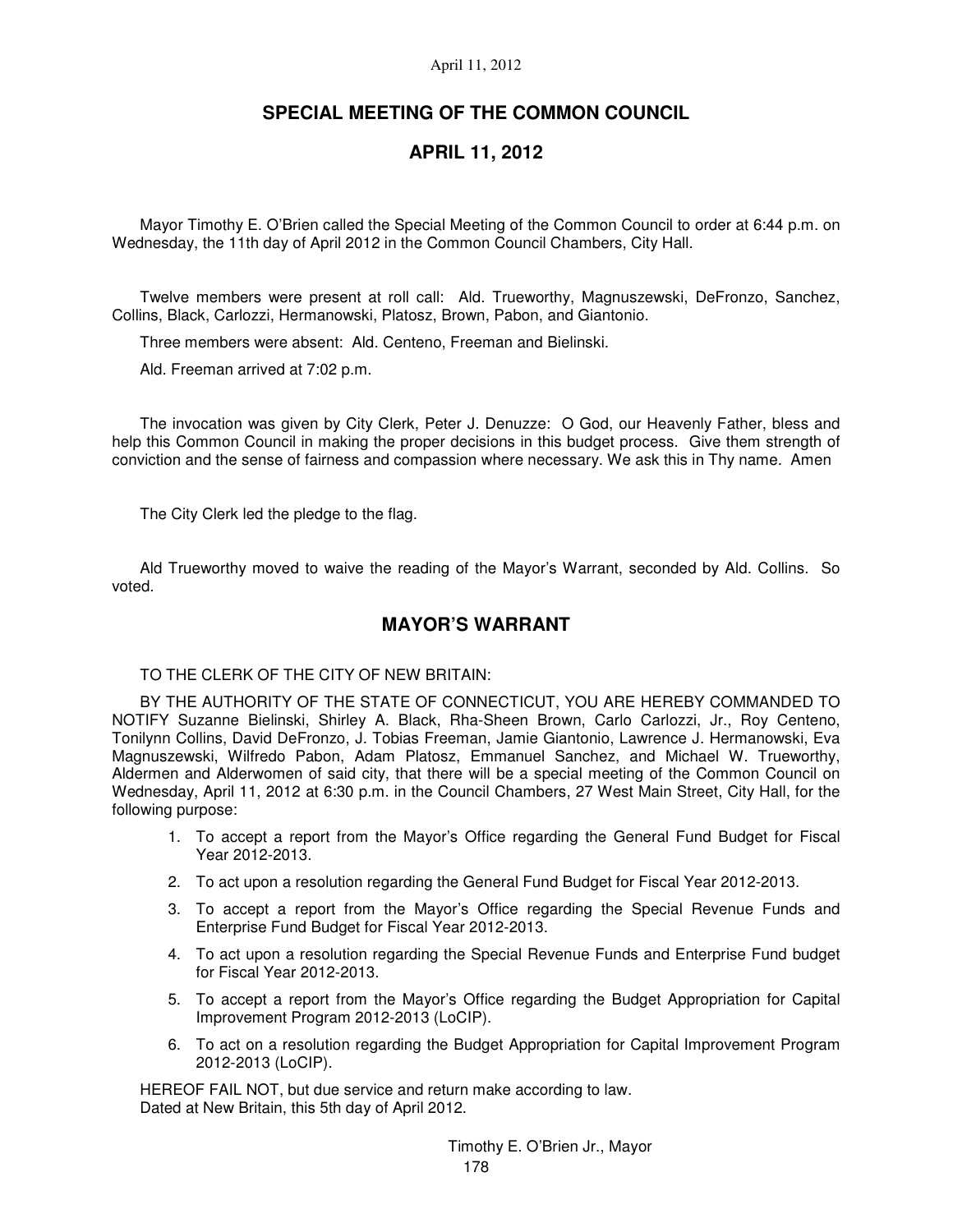The Council stood at ease while Mayor O'Brien recognized Cub Scout Pac 14 for winning a competition – they built a miniature racecar that is now on display in the Mayor's Office.

Ald. Trueworthy moved to suspend the rules in order to allow Mayor O'Brien to address the Council regarding his budget, seconded by Ald. Collins. So voted.

# **MAYOR O'BRIEN'S BUDGET ADDRESS**

### **#31823 RE: MAYOR'S 2012 BUDGET MESSAGE**

This is a rare and important time in our city's history. We are in a vital position of making decisions that have great gravity for the future of our city. We are working in the worst economy since the great depression, trying to bring our city out of a severe and dire situation, towards a brighter future.

Tonight, I am presenting you with a proposed budget that makes city government more efficient by consolidating 21 city departments to six, reduces our overdependence on one-shot revenues that cause long-term structural shortfalls, addresses an estimated \$30 million dollar structural deficit for next year, prioritizes our schools, protects public safety and doesn't raise property taxes.

We have been grappling with huge budget problems that complicate everything we have to do. Those budget problems have to be addressed to enable the city of New Britain to be in the position necessary to strengthen our economy, improve our neighborhoods and ensure public safety.

Although I did not create the problems we now must contend with, I am the mayor and it is ultimately my responsibility to fix them. The budget process now underway is perhaps the most important in our city's history - and I ask that you, as a member of the city council, take your role in this moment of history very seriously – just as I do.

Let me be clear - this is not a problem our good public employees created – but to put our heads in the sand and pretend the problem doesn't exist would only serve to make matters worse and short circuit the possibilities we have for a better future.

For a responsible future we need to have a balanced budget that is constructed in way that meets the needs of our residents without over relying on risky one-shot revenue to fund basic services or use budget gimmicks to conceal shortfalls. Simply put, we need to get on a sustainable track – our spending has, for too long, outpaced revenue – and failing to address this previously is what created a nearly \$30 million dollar structural deficit for next year. Failing to act boldly, or punting in hopes that someone else one day will fix this, will only amplify the awful consequences.

Yes, this is a budget that makes very tough decisions. Tough decisions are easy to talk about in the abstract but painfully hard to talk about once we get down to the specifics of what needs to be done.

In order to make city government better equipped to address the needs of the public for the future modernize our public services as well as make our city government more efficient- ...we need to ensure that our city government is organized in a way that most effectively achieves this while reducing costs. That is why I am proposing that we consolidate the existing 21 city departments into six. The Mayor's office itself is being merged into a new department – and the merged department will be assuming greater responsibilities over economic development and city management.

We cannot continue to ask taxpayers to pay for an unsustainable structure of local government when we know there is a more efficient way to provide services. Change often is not easy – but the ramifications for inaction are too great. It is unfortunate that change often does not occur until it absolutely has to. Members of this council, members of the public, it is time. We have to change. For a brighter future for New Britain we must change course.

As I stated previously, we are in the worst economy since the great depression, and we know property taxes are an unfair, regressive form of taxation, one that I worked hard as a state legislator to reform. It is my priority that we not raise the property tax. I know that many of you share that priority. This budget has no property tax increase.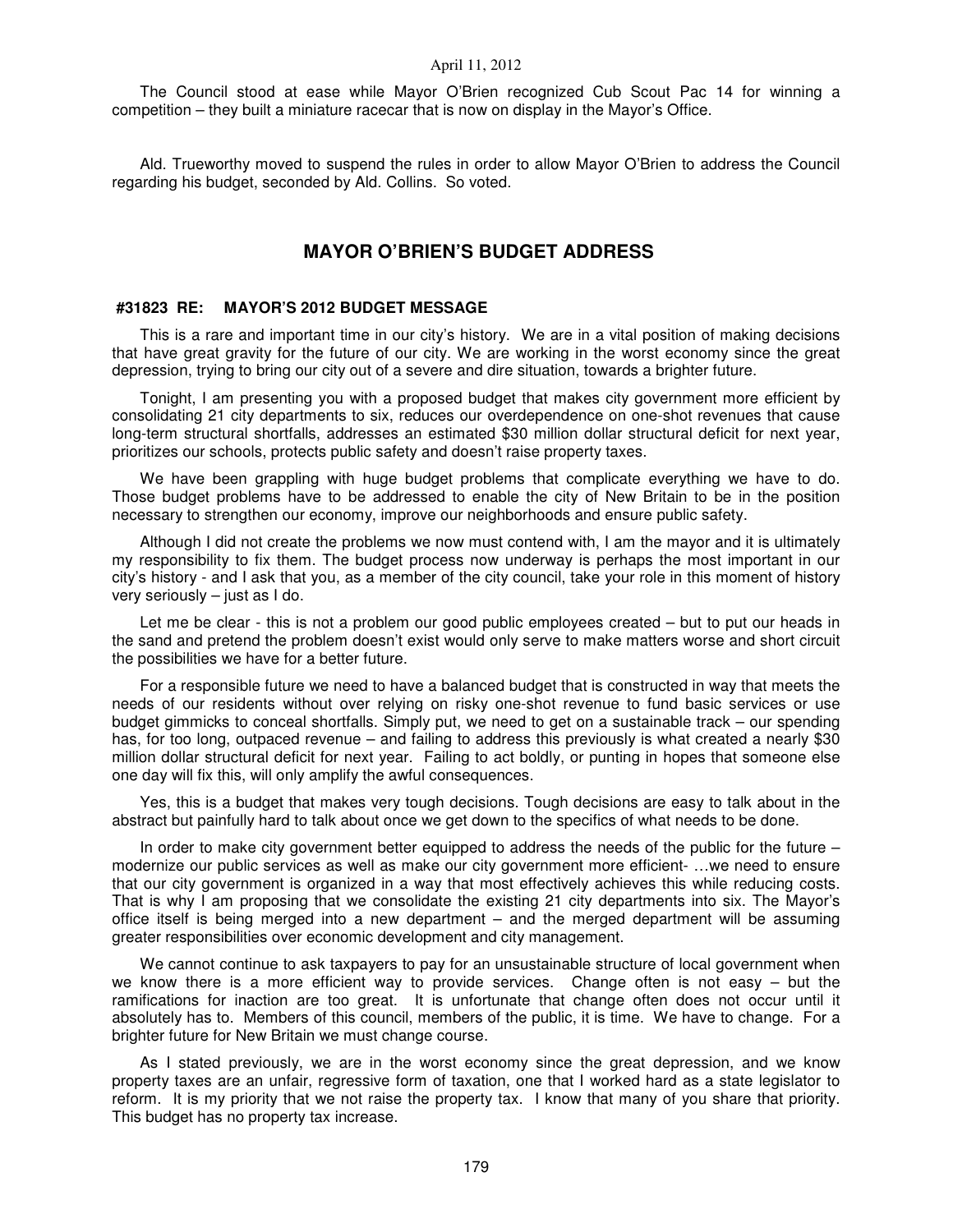This budget also starts to address unfair burdens that have been placed on the homeowners of our city. Chiefly among those unfairness's, is the extra burden that homeowners have had to pay because of blighted buildings. This budget will start to recover from the owners of those blighted buildings what they are costing the taxpayers of our city.

Additionally, a very high percentage of police and fire calls in our city go to a disportionately small group of properties and addresses in our community. And the rest of the people pay extra and bear the burden. It's unfair that there is a small group of properties generating more than their fair share of police and fire calls. This budget will recover from those "hotspots" the extra cost and place that extra cost on those properties.

How many times have you as elected officials heard your constituents express concerns about the length of response they get from police  $-$  to then find that the delay is because the police, who are working hard to do a good job, are stretched by being routinely dispatched to these hotspots.

These proposals seek to address unfairness' that homeowners have been subjected to and generates new revenue for the city without raising property taxes.

We have a lot of good people who work for our city and these workers did not cause the problems we now see. It makes be heartsick that they are paying the price for a problem they had no hand in creating –however we must pass a budget that is balanced and responsible and puts us on a sustainable path for a better future.

Our city needs us to be able to have a city government that is equipped to aggressively pursue economic development to grow jobs and meets the needs of the people. And our city needs to make sure that we are creating a priority for education – the future of New Britain – and provides strong public safety. These are priorities that are important to the future of our city and it's important that our budget priorities match these priorities. That is why I proposed the first real increase in local education funds in years.

There's much in this proposal I am not excited about and I'm sure you feel the same. We must separate however the things we want to do with the things we must do. We cannot continue to go down the same path – it would be irresponsible. This proposal before you makes city government more efficient, reduces costs, holds the line on property taxes, provides for our schools and addresses our enormous structural deficit for the next fiscal year.

We must now work together. I am an optimist – the solutions won't always be easy but I know that we are up to the task and I know that New Britain has a bright future ahead.

Ald. Trueworthy moved the Council return to regular order, seconded by Ald. Collins. So voted.

## **REPORT OF THE MAYOR'S OFFICE**

#### **31819 RE: MAYOR'S PROPOSED GENERAL FUND BUDGET FOR FISCAL YEAR 2012-2013**

To the Common Council of the City of New Britain: the undersigned beg leave to report the following:

WHEREAS, The Mayor's Proposed Budget estimates that the listed expenditures of \$226,916,863 seem necessary for the fiscal year commencing July 1, 2012 – June 30, 2013 and also estimates that the following listed income from sources other than taxation will be available to meet such expenditures, a tax of 36.63 mills, estimating a collection rate of 95.88%, on the Grand List of October 1, 2011 will be necessary, now therefore be it

RESOLVED; That the Mayor recommends to the Common Council of the City of New Britain that the following listed expenditures, income and tax rate be adopted by the Common Council of the City of New Britain for the fiscal year ending June 30, 2013 along with the detail budget accounts totaling \$226,916,863 as listed below.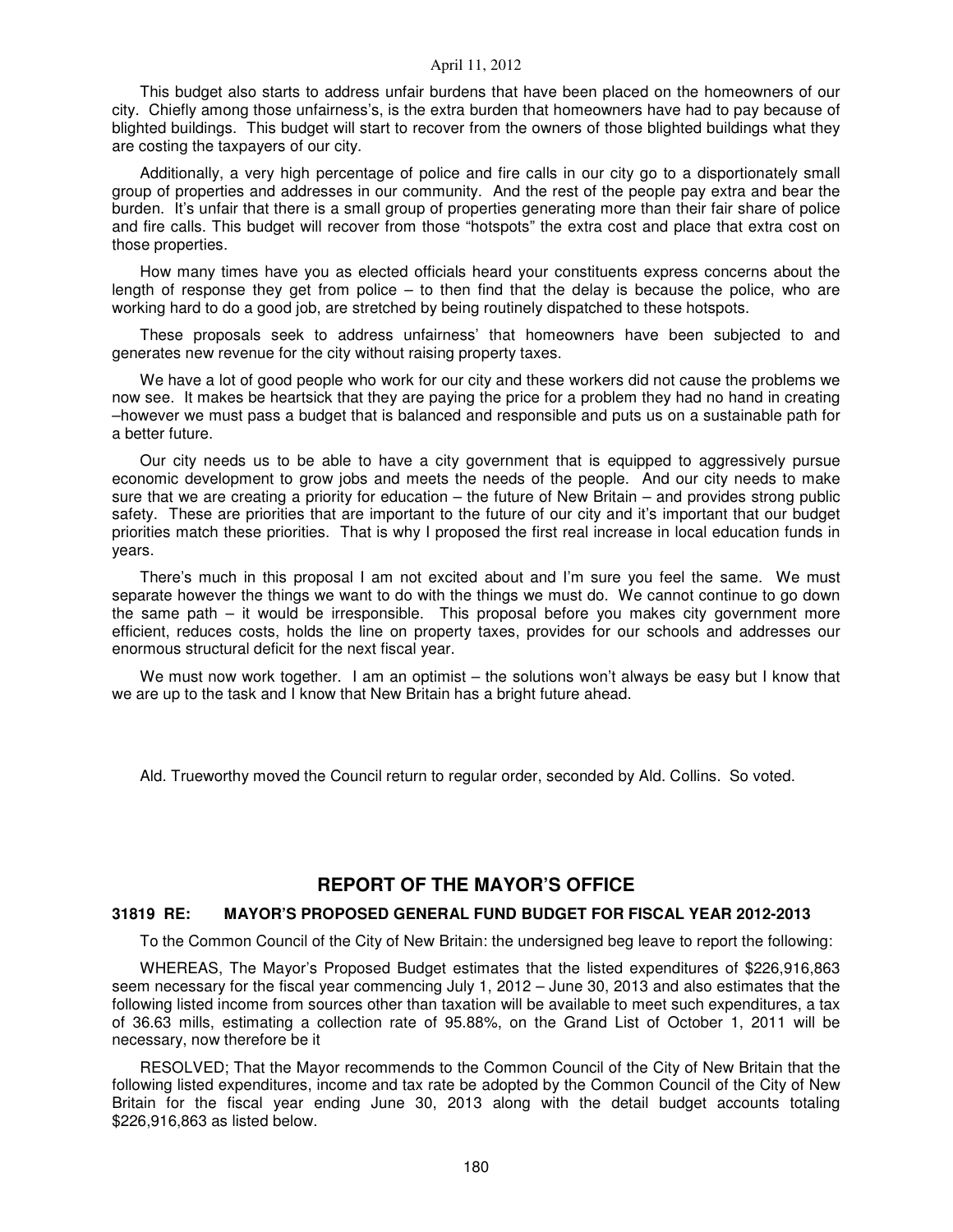### Recommended Expenditure Budget for Fiscal Year 2012-2013 Appropriations

| <b>Account Description</b>         | <b>Budget</b>   |
|------------------------------------|-----------------|
| Economic & Policy Development      | 1,213,451<br>\$ |
| <b>Legal Services</b>              | 1,984,368<br>\$ |
| <b>Financial Administration</b>    | \$57,026,447    |
| Public Safety - Police             | \$13,468,322    |
| Public Safety - Fire               | \$11,681,855    |
| Public Safety - Telecommunications | 1,565,397<br>\$ |
| <b>Public Works</b>                | \$16,579,813    |
| <b>Community Services</b>          | 3,052,913       |
| Education                          | \$120,219,633   |
| Common Council                     | 124,664         |
| <b>TOTAL</b>                       | \$226,916,863   |

### Estimated Revenue

| <b>Account Description</b>      | <b>Budget</b> |               |
|---------------------------------|---------------|---------------|
| Economic & Policy Development   | \$            | 717,200       |
| <b>Legal Services</b>           |               | 1,192,082     |
| <b>Financial Administration</b> |               | \$214,852,574 |
| <b>Public Safety</b>            |               | 1,073,050     |
| <b>Public Works</b>             | S             | 8,363,922     |
| <b>Community Services</b>       | \$            | 692,035       |
| Education                       | \$            | 26,000        |
| <b>Common Council</b>           |               |               |
| <b>TOTAL</b>                    |               | \$226,916,863 |

Mayor Timothy E. O'Brien Jr.

Ald. Trueworthy moved to accept, seconded by Ald. Collins. So voted. Approved by Mayor Timothy O'Brien Jr. the 13th day of April 2012.

# **RESOLUTION**

### **31819-1 RE: MAYOR'S PROPOSED GENERAL FUND BUDGET FOR FISCAL YEAR 2012-2013**

To His Honor, the Mayor, and the Common Council of the City of New Britain: the undersigned beg leave to recommend the adoption of the following:

RESOLVED, the "Mayor's Proposed Budget" of the City of New Britain, upon recommendation of the Board of Finance and Taxation , the attached estimates of revenue and expenditures, as amended by the Mayor, with all the supporting data be the same as hereby made, and for the purpose of meeting said appropriation, a tax of 36.63 mills on the dollar be computed on the basis of a collection rate of 95.88% and the same is hereby laid on the Grand List of October 1, 2011 on all ratable estates and property within the limits of the City of New Britain liable to taxation, and be it further,

RESOLVED, that all City taxes for the fiscal year ending June 30, 2013 excluding motor vehicle and personal property which shall be paid in full on the first day of July 2012 and real property taxes shall be due and payable in equal semi-annual installments on the first day of July 2012 and the first day of January 2013 except that any tax of less than two hundred dollars shall be due and payable in full on the first day of July 2012.

If any installments of such tax shall not be paid on or before the first business day of the month next succeeding that in which it shall be due and payable, such installment shall immediately become delinquent and shall be subject to interest at the rate and manner provided in the general statutes. Any taxpayer may pay the total amount of any such tax at the time when the first installment shall be payable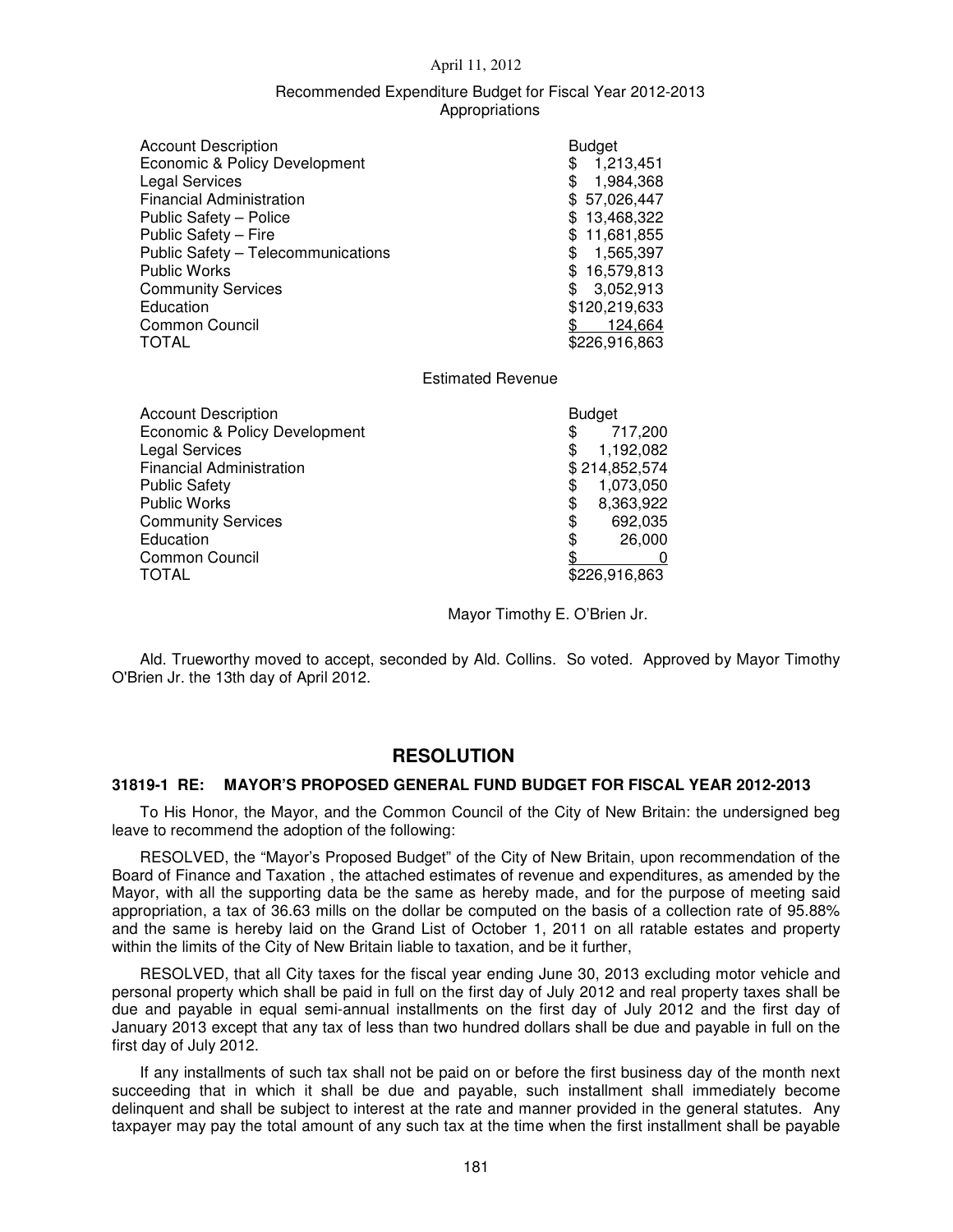and nothing herein shall preclude the payment of the January 1, 2013 installment prior to said first due date.

> Alderman Michael Trueworthy Mayor Pro-Tempore

(Attachments are on file in the Town Clerk's Office)

Ald. Trueworthy moved to accept and refer to the Committee on Administration, Finance and Law, the Committee on Planning, Zoning and Housing and the Consolidated Committee, seconded by Ald. Collins. So voted. Approved by Mayor Timothy O'Brien Jr. the 13th day of April 2012.

## **REPORT OF THE MAYOR'S OFFICE**

## **31820 RE: MAYOR'S PROPOSED SPECIAL REVENUE FUNDS AND ENTERPRISE FUND BUDGET FOR FISCAL YEAR 2012-2013**

To the Common Council of the City of New Britain: the undersigned beg leave to report the following:

Resolved, That the Mayor recommends to the Common Council of the City of New Britain the proposed Special Revenue Funds and the Enterprise Fund for Fiscal Year 2012-2013, be accepted and adopted as follows:

Mayor's Proposed Special Revenue Fund Budget

| Stanley Golf Course Operating Fund #201 | \$2,055,551 |
|-----------------------------------------|-------------|
| Cemetery Operating Fund #204            | 529.701     |
| Dog Fund #205                           | 158.297     |
| Sewer Operating Fund #208               | 7.958.461   |
| Donations Account #283                  | 330,000     |
| Medical Self Insurance Fund #702        | 31,052,133  |
| W/C Self Insurance Fund #703            | 2.703.673   |
| Liability Insurance Fund #704           | 174.750     |

### Mayor's Proposed Enterprise Fund Budget Water Department

| 2012-2013 Fiscal Year Budget - Projected Estimated Expenses |                  |
|-------------------------------------------------------------|------------------|
| Debt Service - Principal (Long Term Debt)                   | 1,834,149<br>\$. |
| Debt Service - Interest (Long Term Debt)                    | 474,478          |
| Accounts Payable                                            | 4,591,089        |
| Taxes Payable                                               | 375,000          |
| Payrolls and Benefits Payable                               | $\Omega$         |
| Transfer to General Fund - Piping                           | 1,000,000        |
| Transfer to General Fund - Payroll & Benefits               | 5,662,433        |
| <b>TOTAL Expenses</b>                                       | \$13,937,149     |
| <b>Projected Estimated Income</b>                           |                  |
| <b>Computer Accounts</b>                                    | 9,000,000<br>\$  |
| <b>Monthly Accounts</b>                                     | 40,000           |
| Berlin Water & Sewer Commission                             | 600,000          |
| Kensington Fire District                                    | 750,000          |
| <b>Bristol Water</b>                                        | 275,000          |
| Patton Brook Well Lease                                     | 106,924          |
| <b>Fire Protection Charges</b>                              | 140,000          |
| Accounts Receivable (Reimbursed Charges)                    | 130,000          |
| <b>Interest &amp; Penalties Received</b>                    | 476,000          |
| Out of Town Hydrant Charge                                  | 40,000           |
| Gravel Sale - O&G Industries                                | 5,000            |
| <b>Public Works Admin Payment</b>                           | 170,800          |
| Interest Earned on Investments                              | 30,000           |
| Miscellaneous Revenue                                       | 50,000           |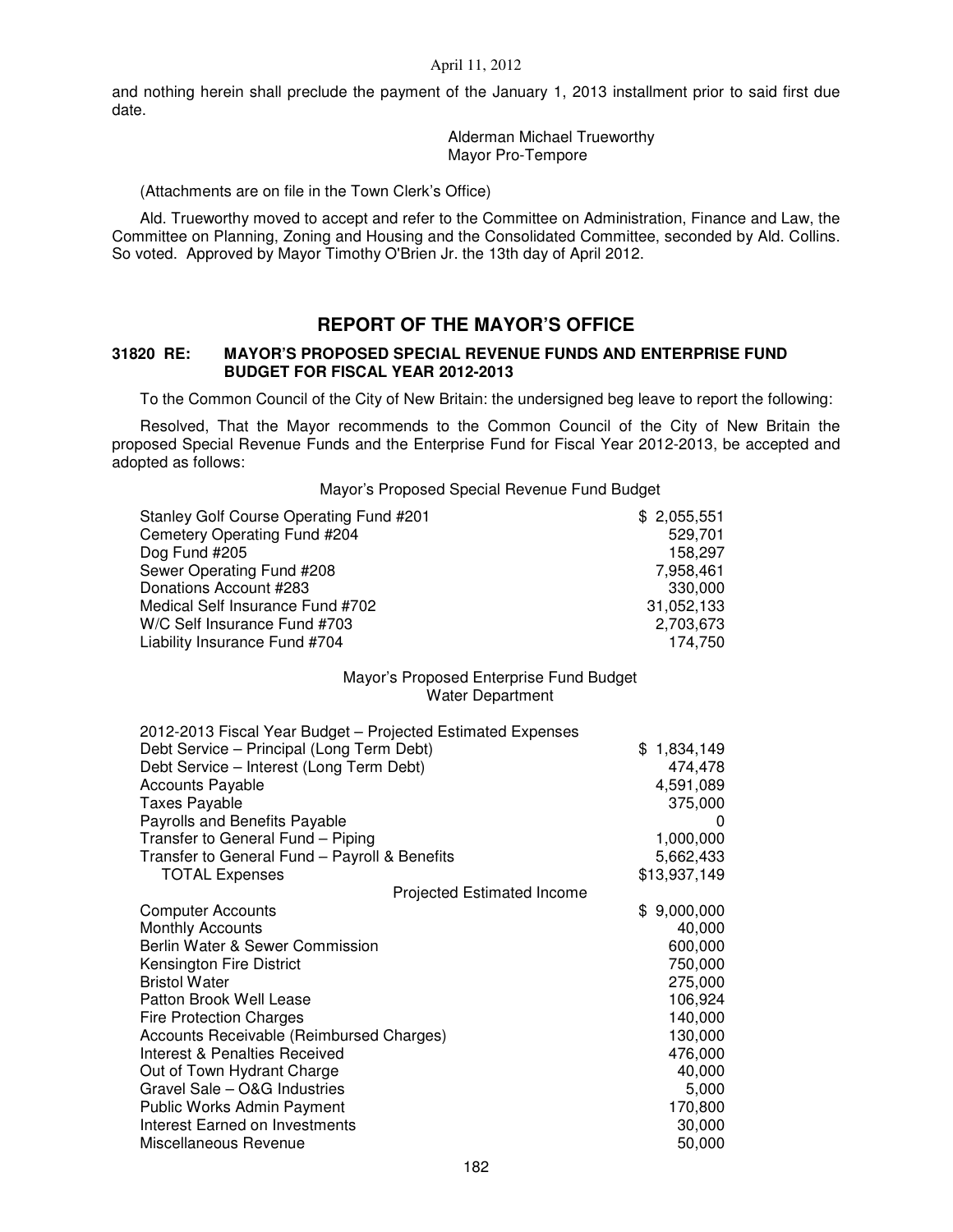| Transfer from Fund Balance |  |
|----------------------------|--|
| TOTAL Income               |  |

2,123,425 13,937,149

## This budget includes no general increase in water rates. Proposed Water Rate Structure – 2012-2013 Semi Annual

| First<br>Next<br>Over | 2,300,000 cubic ft @ \$27.82 per 1,000 cubic feet<br>2,300,000 cubic ft @ 24.73 per 1,000 cubic feet<br>4,600,000 cubic ft @ 19.91 per 1,000 cubic feet |
|-----------------------|---------------------------------------------------------------------------------------------------------------------------------------------------------|
|                       | Present Water Rate Structure - 2011-2012<br>Semi Annual                                                                                                 |
| First                 | 2,300,000 cubic feet @ \$27.82 per 1,000 cubic feet                                                                                                     |
| Next                  | 2,300,000 cubic feet @ \$24.73 per 1,000 cubic feet                                                                                                     |
| Over                  | 4,600,000 cubic feet @ \$19.91 per 1,000 cubic feet                                                                                                     |

Administrative Charge – Extra capacity Charge: For each semi annual billing, in addition to charges for water use, there shall be a fixed charge rendered based on the size of the meter in use:

| Size of Meter      | Charge  | Size of Meter | Charge   |
|--------------------|---------|---------------|----------|
| 5/8" $\times$ 3/4" | \$24.00 | 3"            | \$386.00 |
| $\frac{3}{4}$      | 35.00   | 4"            | 652.00   |
| 1"                 | 74.00   | 6"            | 1,276.00 |
| $1 - 1/2"$         | 142.00  | 8"            | 2.552.00 |
| 2"                 | 210.00  |               |          |

| Out of Town Retail Rates:      | Same rates as above plus a seventy percent (70%) surcharge. |
|--------------------------------|-------------------------------------------------------------|
| Out of Town Hydrant Charge:    | \$350.00                                                    |
| Use of Water from any Hydrant: | \$350.00 January 1st to June 30th                           |
|                                | \$350.00 July 1st to December 31st                          |

If estimate of water use is more than 5,000 cubic feet for the 6 month period, a meter might be required and, if so, the charge for water from the hydrant will be based on our rates with the \$350 being the minimum paid in advance. No use of a hydrant will be allowed for lawn and garden watering.

Peak Use Surcharge: Applies to all metered services which use equal to or more than 350,000 cubic feet for the four month meter reading cycle period from May 20 to September 20. When the daily average water use for the period of May 20 and September 20 total 3,000 cubic feet or greater, the average daily water use shall be compared to the previous average daily water use for the water reading cycle period of October 20th to February 20th.

If water use for May 20 to September 20th divided by water use for October 20th to February 20th equals 2.00 to 2.75, a 50% surcharge in the water charges shall be applied. If the ratio is from 2.76 to 3.50, a 60% surcharge in the water charges shall be applied. If the ratio is from 3.51 to 4.25, a 70% surcharge shall be applied to the water charge. If the ratio is from 4.26 to 5.00, an 80% surcharge shall be applied to the water charges and if the ratio is 5.01 to 6.00, a 90% surcharge shall be applied to the water charges. If the ratio is 6.01 or higher, a 100% surcharge shall be applied to the water charge. The water charge in effect at the time of the water billing shall determine the final surcharge bill. The May 20 and September 20 dates may be revised by a few days either way to provide for a meter reading during the regular work week.

Private Fire Protection Charges:

| Under 4 inch service line | \$. | 59.00  |
|---------------------------|-----|--------|
| 4 inch service line       |     | 127.00 |
| 6 inch service line       |     | 201.00 |
| 8 inch service line       |     | 289.00 |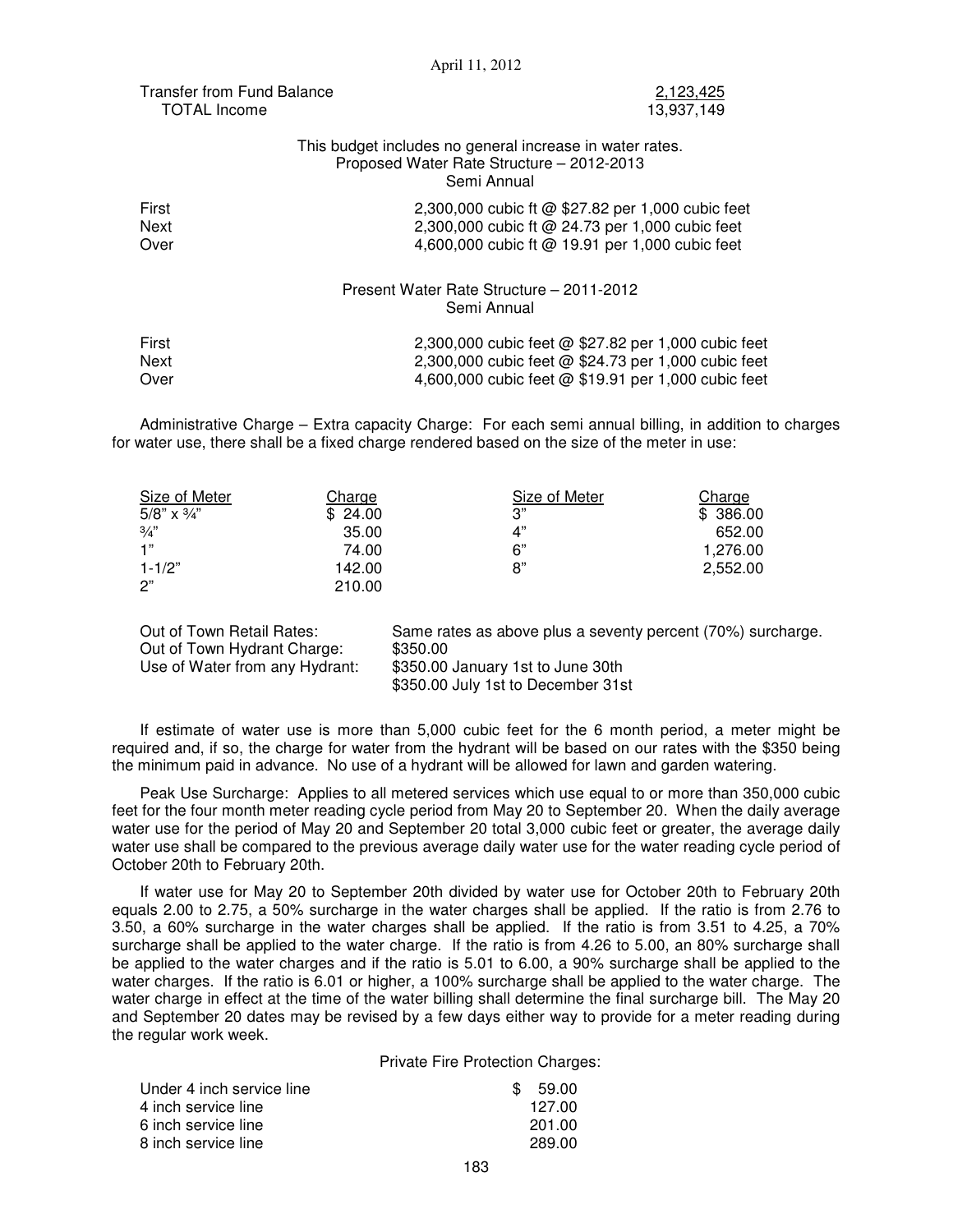10 inch service line 403.00 Over 10 inch service line 516.00

Mayor Timothy E. O'Brien Jr.

Ald. Trueworthy moved to accept, seconded by Ald. Collins. So voted. Approved by Mayor Timothy O'Brien Jr. the 13th day of April 2012.

# **RESOLUTION**

## **31820-1 RE: MAYOR'S PROPOSED SPECIAL REVENUE FUNDS AND ENTERPRISE FUND BUDGET FOR FISCAL YEAR 2012-2013**

To His Honor, the Mayor, and the Common Council of the City of New Britain: the undersigned beg leave to recommend the adoption of the following:

RESOLVED, The "Mayor's Proposed Budget" of the City of New Britain, upon recommendation of the Board of Finance and Taxation, as amended by the Mayor, estimates that the attached listing of income and expenditures for each Special Revenue and Enterprise Fund, be adopted for the Fiscal Year 2012- 2013 as follows:

### Special Revenue Funds

| Stanley Golf Course Operating Fund #201 | \$2,055,551 |
|-----------------------------------------|-------------|
| Cemetery Operating Fund #204            | 529,701     |
| Dog Fund #205                           | 158.297     |
| Sewer Operating Fund #208               | 7,958,461   |
| Donations Account #283                  | 330,000     |
| Medical Self Insurance Fund #702        | 31,052,133  |
| W/C Self Insurance Fund #703            | 2,703,673   |
| Liability Insurance Fund #704           | 174.750     |

Enterprise Funds

Water Department \$13,937,149

Alderman Michael Trueworthy Mayor Pro-Tempore

Ald. Trueworthy moved to accept and refer to the Committee on Administration, Finance and Law, the Committee on Planning, Zoning and Housing and the Consolidated Committee, seconded by Ald. Collins. So voted. Approved by Mayor Timothy O'Brien Jr. the 13th day of April 2012.

# **REPORT OF THE MAYOR'S OFFICE**

### **31821 RE: MAYOR'S PROPOSED CAPITAL IMPROVEMENT PROGRAM BUDGET FOR FISCAL YEAR 2012-2013**

To the Common Council of the City of New Britain: the undersigned beg leave to report the following:

Article XI of the Charter of the City of New Britain requires the Mayor to present to the Common Council a "Mayor's Proposed Capital Projects Budget". The Capital Projects Budget includes a listing of all proposed capital projects for a six (6) year period with a general description, location and an estimated cost for each proposed activity.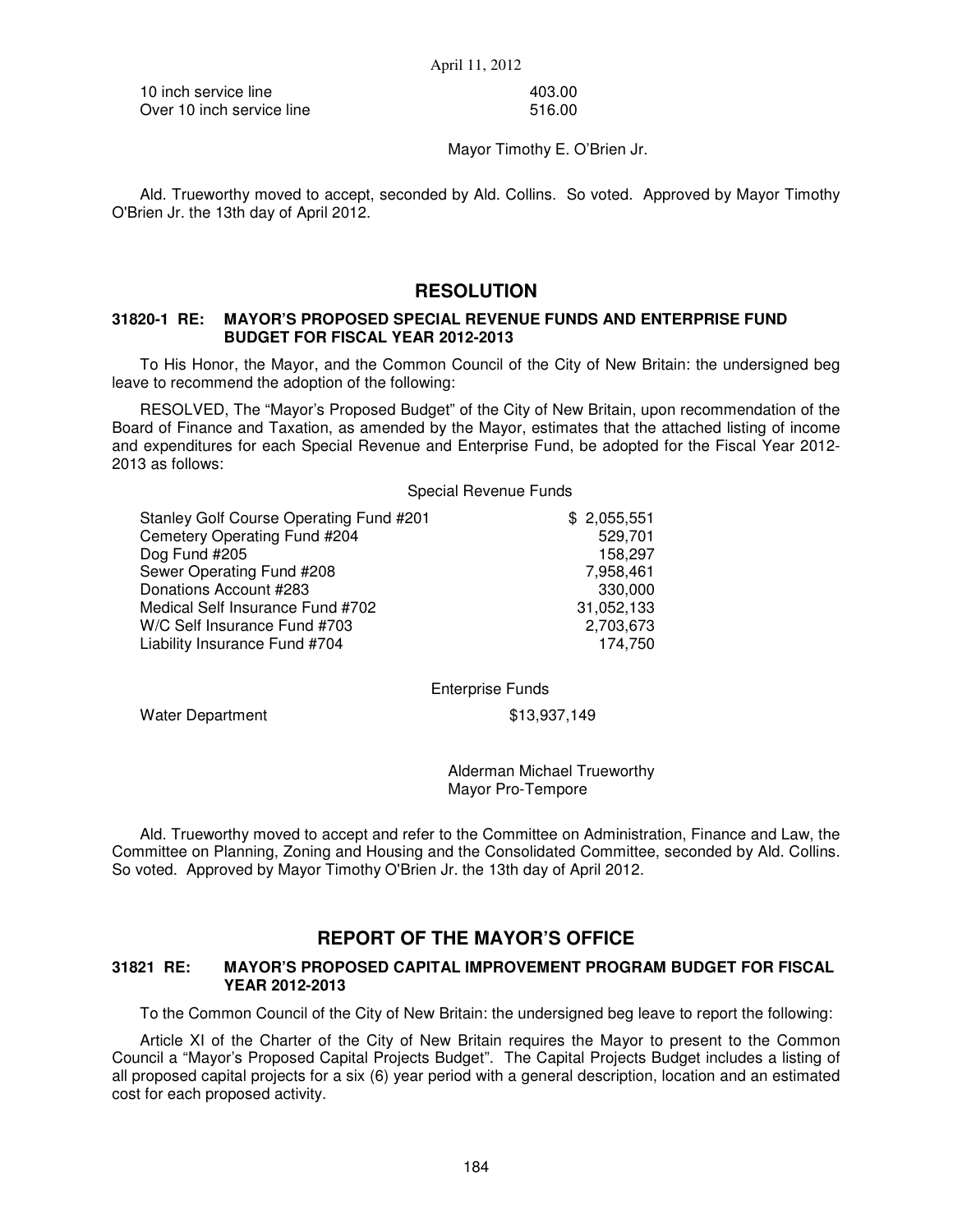Public Act 87-584, Section 11-44, has created a program referred to as the "Local Capital Improvement Fund" (LOCIP) to provide assistance to Connecticut municipalities for capital activities. For the fiscal year 2012-2013, the State of Connecticut allocated \$931,158 of new monies to New Britain.

The Mayor evaluated the needs of city departments and identified specific projects for funding through the Local Capital Improvement Program Entitlement XXV. Individual grant applications to the State of Connecticut for approval by the Secretary of the Office of Policy and Management is proposed for the projects listed below:

| Project:                             | <b>Budget:</b> |
|--------------------------------------|----------------|
| <b>Public Works</b>                  |                |
| Sidewalk Improvement                 | 200,000        |
| <b>Street Rehabilitation Project</b> | 731.158        |
|                                      | \$931,158      |

These projects can be found in the CIP booklet, which provides a detailed listing of projects for the 2013-2017 Capital Improvements Program. Incorporated in that booklet are the estimated expenditures and the possible funding source(s) by each project. These projects have been evaluated as to need by the appropriate City departments and recommended by the Board of Finance and Taxation and the Mayor. The adoption of the project listing by the Board of Finance is the first step in the approval process of the City's Capital Projects Budget Process located in the City's Charter, Article 11-2(b)(1).

#### Mayor Timothy E. O'Brien Jr.

Ald. Trueworthy moved to accept, seconded by Ald. Collins. So voted. Approved by Mayor Timothy O'Brien Jr. the 13th day of April 2012.

Ald. Freeman arrived.

## **RESOLUTION**

### **31821-1 RE: MAYOR'S PROPOSED CAPITAL IMPROVEMENT PROGRAM BUDGET FOR FISCAL YEAR 2012-2013**

To His Honor, the Mayor, and the Common Council of the City of New Britain: the undersigned beg leave to recommend the adoption of the following:

Article XI of the Charter of the City of New Britain requires the Mayor to present to the Common Council a "Mayor's Proposed Capital Projects Budget". The Capital Projects Budget includes a listing of all proposed capital projects for a six (6) year period with a general description, location and an estimated cost for each proposed activity.

Public Act 87-584, Section 11-44, has created a program referred to as the "Local Capital Improvement Fund" (LOCIP) to provide assistance to Connecticut municipalities for capital activities. For the fiscal year 2012-2013, the State of Connecticut has allocated \$931,158 of new monies to New Britain.

The Mayor evaluated the needs of city departments and identified specific projects for funding through the LOCIP program Entitlement XXV. Individual grant applications to the State of Connecticut for approval by the Secretary of the Office of Policy and Management are proposed for the following projects:

## Project: Budget:

| Public Works                  |           |
|-------------------------------|-----------|
| Sidewalk Improvement          | 200.000   |
| Street Rehabilitation Project | 731.158   |
|                               | \$931,158 |